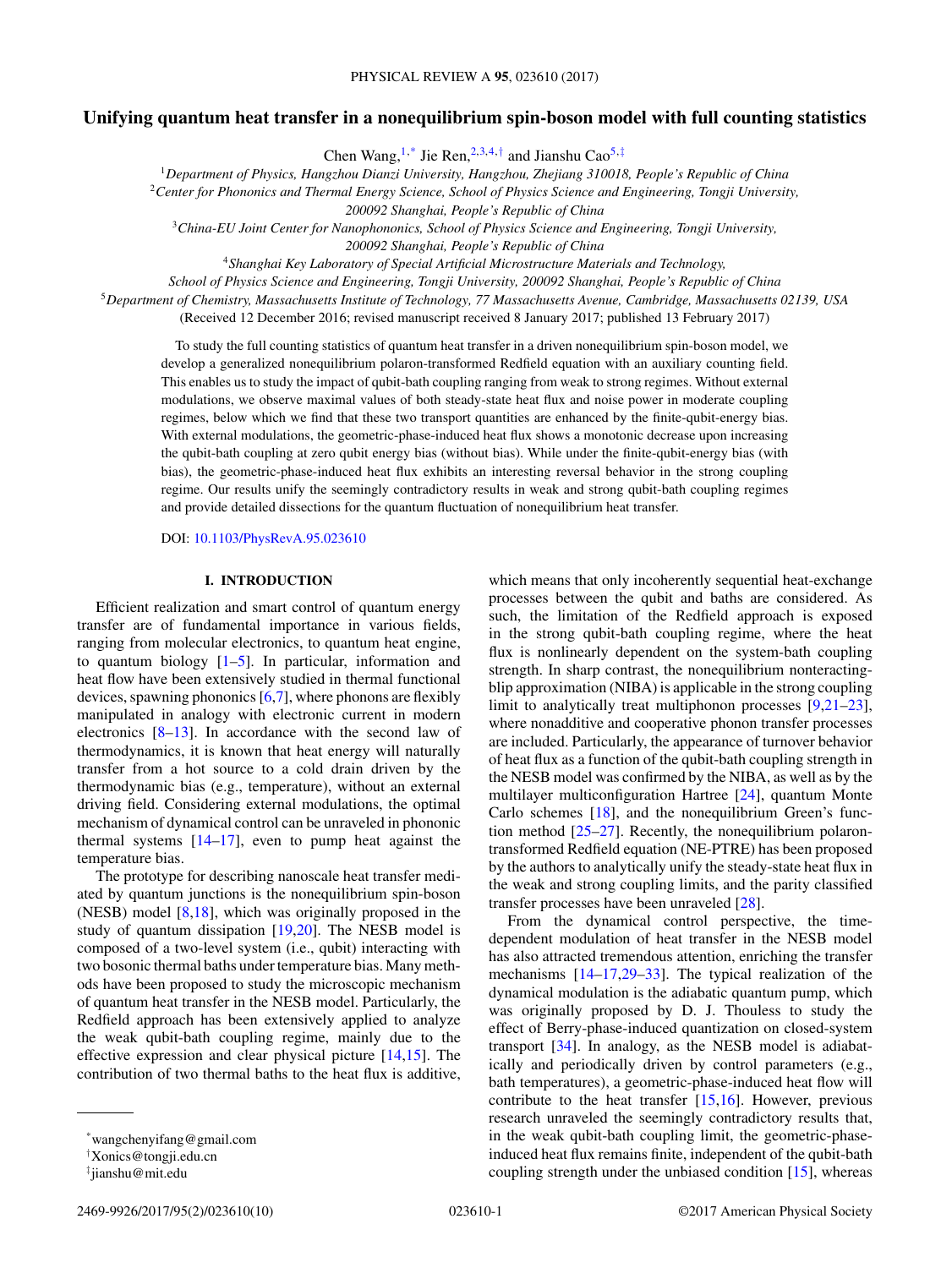<span id="page-1-0"></span>the counterpart in the strong coupling limit becomes strictly 0 [\[16\]](#page-8-0). The statement of seemingly contradiction or seemingly contradictory results below has the same meaning as expressed herein by default. Thus, natural questions are raised: What happens in the intermediate qubit-bath coupling regime? and Can we propose a theory to unify the geometric-phase-induced heat flux in the weak and strong coupling limits?

In the present paper, by including the full counting statistics, we introduce a generalized NE-PTRE to analyze the geometric-phase-induced heat flux in the NESB model. Our NE-PTRE is able to accommodate both the sequential transfer picture in the weak coupling limit and the multiphonon involved nonlinear collective transfer picture in the strong coupling regime. The geometric heat pump is investigated under both unbiased and biased conditions, and the seemingly contradictory results in the weak and strong coupling limits are clearly unified. Moreover, the effect of the qubit energy bias on the geometric heat pump is analyzed in typical system-bath coupling regimes. This work is organized as follows: in Sec. II, we introduce the NESB model and the NE-PTRE scheme that dissect the phonon transfer details. Then in Sec. [III,](#page-2-0) by introducing the full counting statistics, we develop the generalized NE-PTRE and systematically analyze the counting measurements of NESB transport. In Sec. [IV,](#page-3-0) first we investigate the steady-state heat flux and noise power as functions of the coupling strength and qubit energy bias. Then we focus on the geometric-phase-induced heat flux in both the unbiased and the biased cases, and comparisons with Redfield and nonequilibrium NIBA are clearly demonstrated. The final section (Sec. [V\)](#page-7-0) provides a concise summary.

### **II. NONEQUILIBRIUM SPIN-BOSON SYSTEM**

#### **A. Model**

Following Ref. [\[28\]](#page-9-0), the NESB model in Fig. 1, consisting of a two-level qubit coupled to two phononic thermal baths at different temperatures [\[8,15,18–20\]](#page-8-0), is described as

$$
\hat{H}_0 = \frac{\epsilon_0}{2} \hat{\sigma}_z + \frac{\Delta}{2} \hat{\sigma}_x + \sum_{k; v=L, R} \omega_k \hat{b}_{k, v}^\dagger \hat{b}_{k, v} \n+ \sum_{k; v=L, R} \hat{\sigma}_z (\lambda_{k, v} \hat{b}_{k, v}^\dagger + \lambda_{k, v}^* \hat{b}_{k, v}),
$$
\n(1)



FIG. 1. Schematic of the nonequilibrium spin-boson model, composed of a central two-level qubit (purple circle) coupled to two individual thermal baths (red and blue regions), with temperatures *TL* and *TR*, respectively. Wavy red (blue) arrowed lines describe the interaction between the qubit and the *L*th (*R*th) bath. For the driven nonequilibrium spin-boson model, the system parameters appear to be time dependent, e.g.,  $T_L(t)$  and  $T_R(t)$ .

where the qubit is specified by the Pauli operators  $\hat{\sigma}_z =$  $|1\rangle\langle 1| - |0\rangle\langle 0|$  and  $\hat{\sigma}_x = |1\rangle\langle 0| + |0\rangle\langle 1|$ , with  $|1(0)\rangle$  the excited (ground) state.  $\epsilon_0$  is the energy bias, and  $\Delta$  is the tunneling strength between two states.  $\hat{b}_{k,v}^{\dagger}$  ( $\hat{b}_{k,v}$ ) creates (annihilates) one phonon with energy  $\omega_k$  and momentum *k* in the *v*th bath, and  $\lambda_{k,v}$  describes the coupling strength between the qubit and the *v*th bath.

To study the qubit-bath interaction beyond the weak coupling limit, it is helpful to transform the original Hamiltonian  $\hat{H}_0$  in Eq. (1) under the polaron framework by  $\hat{H} =$  $\hat{U}^{\dagger} \hat{H}_0 \hat{U}$  [\[9,16,](#page-8-0)[35\]](#page-9-0), where the unitary operator is given by  $\hat{U} = e^{i\hat{\sigma}_z \hat{B}/2}$ , with the collective phononic momentum operator  $\hat{B} = 2i \sum_{k; v=L, R} (\frac{\lambda_{k,v}}{\omega_k} \hat{b}_{k,v}^{\dagger} - \frac{\lambda_{k,v}^{*}}{\omega_k} \hat{b}_{k,v}).$  Thus, the transformed Hamiltonian becomes  $\hat{H} = \hat{H}_s + \hat{H}_b + \hat{V}_{sb}$ . Specifically, the reorganized two-level qubit is shown as

$$
\hat{H}_s = \frac{\epsilon_0}{2}\hat{\sigma}_z + \frac{\eta \Delta}{2}\hat{\sigma}_x,\tag{2}
$$

where the renormalization factor is given by [\[9,16\]](#page-8-0)

$$
\eta = \langle \cos \hat{B} \rangle
$$
  
=  $\exp \left(-\sum_{v} \int_{0}^{\infty} d\omega \frac{J_{v}(\omega)}{\pi \omega^{2}} [n_{v}(\omega) + 1/2] \right),$  (3)

with the *v*th bath spectral function  $J_v(\omega) = 4\pi \sum_k$  $|\lambda_{k,v}|^2 \delta(\omega - \omega_k)$ , the Bose-Einstein distribution  $n_v(\omega) =$  $1/[\exp(\beta_v \omega_v) - 1]$ , and the inverse of the *v*th bath temperature  $\beta_v = 1/k_B T_v$ . The noninteracting phonon baths are characterized as  $\hat{H}_b = \sum_{v=L,R} \hat{H}_v$ , with  $\hat{H}_v = \sum_k \omega_k \hat{b}_{k,v}^{\dagger} \hat{b}_{k,v}$ . The qubit-bath interaction is expressed as

$$
\hat{V}_{sb} = \frac{\Delta}{2} [(\cos \hat{B} - \eta)\hat{\sigma}_x + \sin \hat{B}\hat{\sigma}_y], \tag{4}
$$

of which the thermal average vanishes, i.e.,  $\langle \hat{V}_{sb} \rangle = 0$ . Hence, it may be appropriate to perturbatively obtain the equation of motion for the two-level qubit in the polaron picture. It should be noted that in many traditional approaches including many-phonon processes, e.g., the NIBA, the system-bath interaction  $\hat{V} = \frac{\Delta}{2} (\cos \hat{B} \hat{\sigma}_x + \sin \hat{B} \hat{\sigma}_y)$  is directly perturbed [\[9,16\]](#page-8-0). However, actually  $\hat{V}$  should not be treated as a perturbation due to the nonnegligible contribution of  $\langle \hat{V} \rangle \neq 0$ . In contrast,  $\hat{V}_{sb} = \hat{V} - \langle \hat{V} \rangle$  in Eq. (4) may be properly perturbed in accordance with the perturbation theory [\[28\]](#page-9-0).

In this paper, the spectral function of phonon baths is characterized as  $J_v(\omega) = \pi \alpha_v \omega^s \omega_{c,v}^{1-s} e^{-\omega/\omega_{c,v}}$ , which is typically considered in quantum transfer studies of nanojunction systems [ $20,35-39$ ].  $\alpha_v$  is the system-bath coupling strength of the order  $\alpha_v \sim |\lambda_{k,v}|^2$ , and  $\omega_{c,v}$  is the cutoff frequency of the *v*th phonon bath. Without loss of generality, we consider the superohmic spectrum  $s = 3$  in this study. Hence, the renormalization factor is specified as  $\eta = \exp\{-\sum_{v=L,R} \alpha_v[-1 + \alpha]$  $\frac{2}{(\beta_v \omega_{c,v})^2} \psi_1(1/\beta_v \omega_{c,v})$ ]/2}, with the trigamma function  $\psi_1(x) =$  $\sum_{n=0}^{\infty} \frac{1}{(n+x)^2}$ . Moreover, in the weak coupling limit  $\alpha_v \ll 1$ , the normalization factor  $\eta$  becomes 1, while in the strong coupling regime  $\alpha_v \gg 1$ , it vanishes ( $\eta = 0$ ).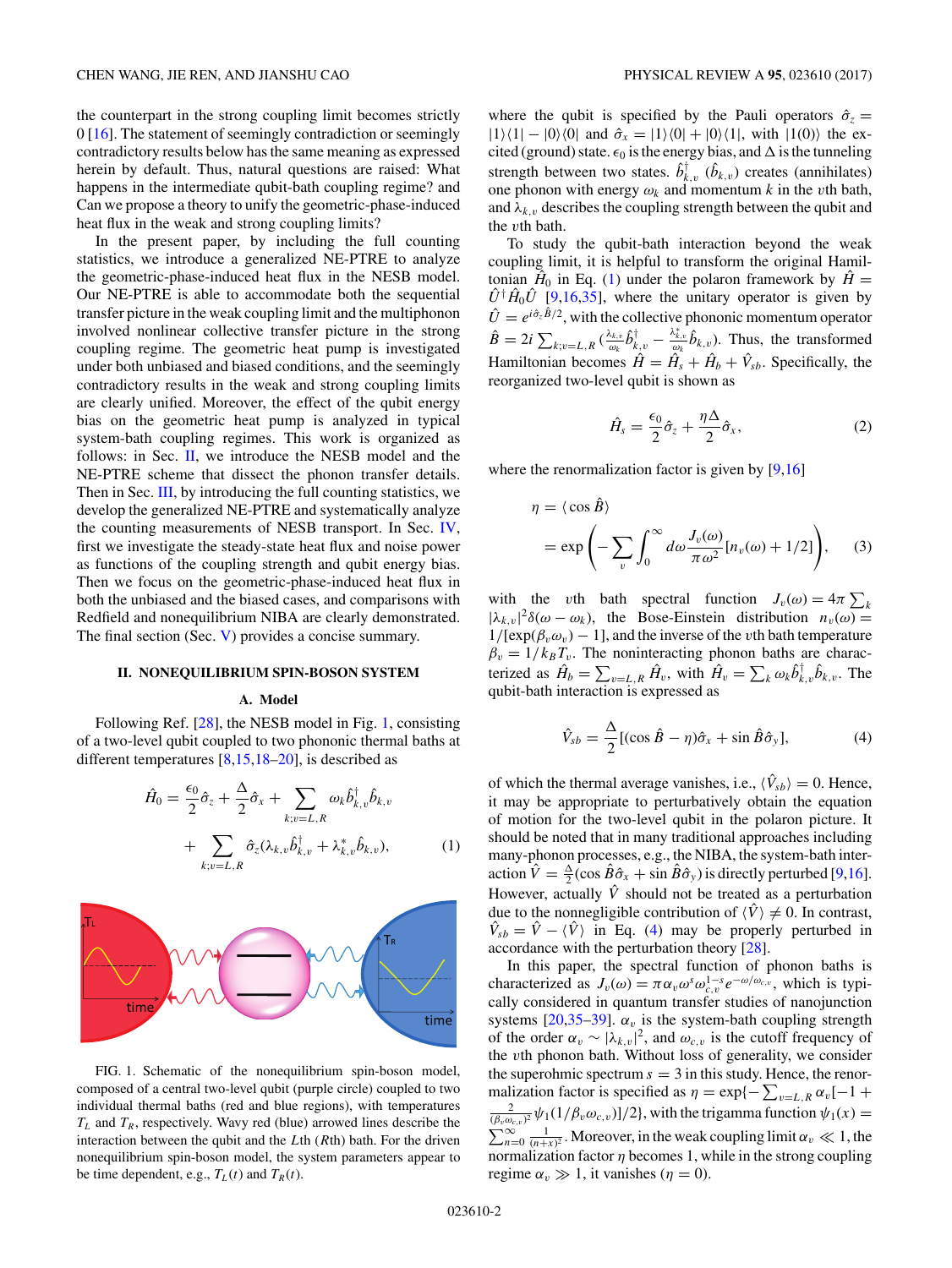#### <span id="page-2-0"></span>**B. Nonequilibrium polaron-transformed Redfield equation**

We note that the PTRE method was originally developed to study quantum dissipative dynamics [\[35–38,40\]](#page-9-0), with a single bath. Here we handle a system coupled to at least two baths at nonequilibrium. It is known that the reorganized system-bath interaction  $\hat{V}_{sb}$  can be treated as a perturbation [\[28\]](#page-9-0). Based on the Born-Markov approximation and the second-order perturbation theory, we obtain the NE-PTRE as

$$
\frac{\partial \hat{\rho}}{\partial t} = -i[\hat{H}_s, \hat{\rho}] + \sum_{l=e, o, \omega, \omega'=0, \pm \Lambda} \Gamma_l(\omega) [\hat{P}_l(\omega) \hat{\rho}, \hat{P}_l(\omega')]
$$
  
+ H.c., (5)

where  $\hat{\rho}$  is the reduced density matrix of the qubit in the where  $\rho$  is the reduced density matrix of the qubit in the polaron picture,  $\Lambda = \sqrt{\epsilon_0^2 + \eta^2 \Delta^2}$  is the energy gap in the eigenbasis, and  $\hat{P}_{e(0)}(\omega)$  is the eigenstate transition projector (see [\[41\]](#page-9-0)), of which the relation to Pauli matrices is given by  $\hat{\sigma}_{x(y)}(-\tau) = \sum_{\omega=0,\pm\Lambda} \hat{P}_{e(\omega)}(\omega) e^{i\omega\tau}$ . The transition rates are

$$
\Gamma_o(\omega) = \left(\frac{\eta \Delta}{2}\right)^2 \int_0^\infty d\tau e^{i\omega \tau} \sum_{n=0}^\infty \frac{Q(\tau)^{2n+1}}{(2n+1)!},\tag{6}
$$

$$
\Gamma_e(\omega) = \left(\frac{\eta \Delta}{2}\right)^2 \int_0^\infty d\tau e^{i\omega \tau} \sum_{n=1}^\infty \frac{Q(\tau)^{2n}}{(2n)!},\tag{7}
$$

with the collective phonon propagator  $Q(\tau) = \sum_{v=L,R} Q_v(\tau)$ , and

$$
Q_v(\tau) = \int_0^\infty d\omega \frac{J_v(\omega)}{\pi \omega^2} \{n_v(\omega)e^{i\omega \tau} + [1 + n_v(\omega)]e^{-i\omega \tau}\}.
$$
\n(8)

From expressions of the correlation functions  $\Gamma_{e(0)}(\omega)$ , it is clearly shown that phonon transfer processes are classified by the even- and odd-parity contributions. Specifically,  $\Gamma_o(\tau)$  describes the transfer processes including odd phonon numbers from two baths. The lowest order term  $\Gamma_o^{(1)}(\omega)$  contains the terms  $\frac{(\eta \Delta)^2}{8} [Q_L(\omega) + Q_R(\omega)]$ , with the individual bath contribution  $Q_v(\omega) = \int_{-\infty}^{\infty} d\tau e^{i\omega \tau} Q_v(\tau)$ at the transition energy  $\omega = \pm \Lambda$ , so that the lowest odd parity exhibits sequential-tunneling behavior depicted in Figs. 2(a) and 2(b) [\[8,15\]](#page-8-0) while  $\Gamma_e(\omega)$  shows cooperative heat transfer processes involving even phonon



FIG. 2. Representative processes involving phonons in quantum heat transfer: (a), (b) single-phonon sequentially incoherent processes,  $Q_L(\omega)$  and  $Q_R(-\omega)$ , respectively; (c), (d) two-phonon cotunneling processes,  $Q_L(\omega)Q_R(-\omega)$  and  $Q_R(\omega)Q_L(-\omega)$ , respectively.

numbers. The corresponding lowest order even term  $\Gamma_e^{(1)}(0)$  describes the cotunneling effect at Figs. 2(c) and 2(d) [\[42\]](#page-9-0), which contains  $\frac{(\eta \Delta)^2}{8\pi}$  $\int_{8\pi}^{1/\Delta} \int_{-\infty}^{\infty} d\omega Q_L(\omega) Q_R(-\omega) =$  $(ηΔ)<sup>2</sup>$  $\frac{d\Delta^2}{8\pi} \int_0^\infty d\omega [Q_L(\omega)Q_R(-\omega) + Q_R(\omega)Q_L(-\omega)].$  This demonstrates the physical picture that as the left bath releases thermal energy  $\omega$ , the right bath gains the equivalent quanta simultaneously, and the two-level system only has the virtual processes of excitation and relaxation so that it remains intact. Apparently, these contributions from two baths are involved nonadditively. Moreover, we can obtain an arbitrary order contribution to heat transfer processes systematically by applying the Taylor expansion.

Particularly, without bias  $(\epsilon_0 = 0)$  the steady-state densities can be obtained analytically in the local basis, where the diagonal and off-diagonal terms are [\[28\]](#page-9-0)

$$
P_{11} = P_{00} = 1/2, \tag{9}
$$

$$
P_{10} = P_{01} = \frac{1}{2} \frac{\text{Re}[\Gamma_o(-\Lambda)] - \text{Re}[\Gamma_o(\Lambda)]}{\text{Re}[\Gamma_o(-\Lambda)] + \text{Re}[\Gamma_o(\Lambda)]},\tag{10}
$$

with the element  $P_{ij} = \lim_{t \to \infty} \langle i | \hat{\rho}(t) | j \rangle$  ( $|i \rangle$  depicts the qubit state), energy gap  $\Lambda = \eta \Delta$ , and Re[ $\Gamma_{o(e)}(\omega)$ ] the real part of  $\Gamma_{o(e)}(\omega)$ .

## **III. FULL COUNTING STATISTICS OF THE NESB MODEL**

 $\sum_{k} \omega_k \Delta n_{k,v}$  in the NESB model, from the system to the *v*th We study the statistics of the transported heat  $\Delta q_{\tau} =$ phonon bath during a time interval  $\tau$ , with  $\Delta n_{k,v}$  the change in phonon number to the initial one with momentum *k*. The specific measurement of  $\Delta q_{\tau}$  can be conducted as follows: Initially at time  $t = 0$ , we introduce a projector  $\hat{K}_{q_0} = |q_0\rangle\langle q_0|$ to measure the quantity  $\hat{H}_v = \sum_k \omega_k \hat{b}_{k,v}^\dagger \hat{b}_{k,v}$  in the *v*th bath, giving  $q_0 = \sum_k \omega_k n_{k,v}(0)$ . After a finite time  $\tau$  of evolution of the system coupled to thermal baths, we again perform the projection  $\hat{K}_{q_{\tau}} = |q_{\tau}\rangle\langle q_{\tau}|$  to obtain the measurement outcome  $q_{\tau} = \sum_{k} \omega_{k} n_{k,v}(\tau)$ . Hence, the number difference is given by  $\Delta n_{k,v} = n_{k,v}(\tau) - n_{k,v}(0)$ . Meanwhile, the joint probability of measuring  $q_0$  at  $t = 0$  and  $q_\tau$  at  $t = \tau$  is defined as [\[43\]](#page-9-0)

$$
Pr[q_{\tau}, q_0] = Tr_{s,b} \{ \hat{K}_{q_{\tau}} e^{-i\hat{H}_0 \tau} \hat{K}_{q_0} \hat{\rho}_0 \hat{K}_{q_0} e^{i\hat{H}_0 \tau} \hat{K}_{q_{\tau}} \}, \quad (11)
$$

with the trace over both the qubit and the thermal baths. Based on the joint probability  $Pr[q_\tau, q_0]$ , we introduce the probability of measuring  $\Delta q_{\tau}$  during the time interval  $\tau$  as

$$
Pr_{\tau}(\Delta q_{\tau}) = \sum_{q_{\tau}, q_0} \delta(\Delta q_{\tau} - (q_{\tau} - q_0)) Pr[q_{\tau}, q_0]. \tag{12}
$$

Then the cumulant generating function of the statistics can be defined as

$$
G_{\tau}(\chi) = \ln \int d\Delta q_{\tau} \Pr_{\tau}(\Delta q_{\tau}) e^{i\chi \Delta q_{\tau}}, \qquad (13)
$$

with  $\chi$  the counting-field parameter.

To quantitatively express the cumulant generating function, we introduce the NE-PTRE accompanied by the full counting statistics. Assuming that the quantum system is connected to two baths (labeled *L* and *R*), we measure the transported heat from the system to the *R*th bath, in the context of the *χ*-dependent NE-PTRE. Then we add the counting projector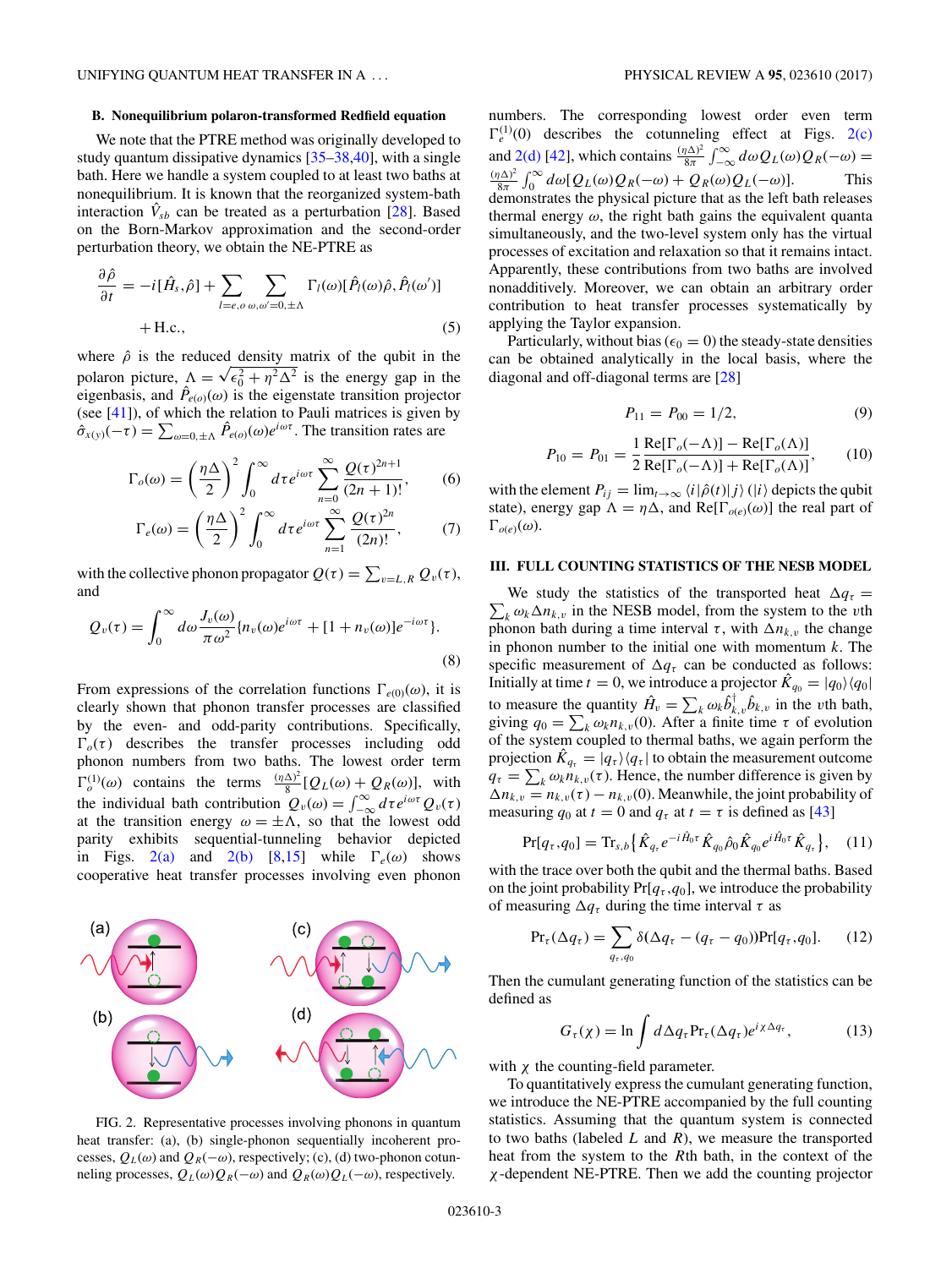<span id="page-3-0"></span>to the Hamiltonian  $\hat{H}_0$  in Eq. [\(1\)](#page-1-0) to generate  $\hat{H}_0(\chi)$  =  $e^{i \chi \hat{H}_R/2} \hat{H}_0 e^{i \chi \hat{H}_R/2}$  [\[43,44\]](#page-9-0), written as

$$
\hat{H}_0(\chi) = \frac{\epsilon_0}{2}\hat{\sigma}_z + \frac{\Delta}{2}\hat{\sigma}_x + \sum_{k; v=L, R} \omega_k \hat{b}_{k, v}^\dagger \hat{b}_{k, v} \n+ \sum_{k; v=L, R} \hat{\sigma}_z (e^{i\chi \omega_k \hat{\delta}_{v, R}/2} \lambda_{k, v} \hat{b}_{k, v}^\dagger + \text{H.c.}).
$$
\n(14)

Similarly to the transformation scheme in the NE-PTRE [\[28\]](#page-9-0), we perform a generalized polaron transformation resulting in  $\hat{H}_\chi = \hat{U}_\chi^\dagger \hat{H}_0(\chi) \hat{U}_\chi$ , with the unitary operator  $U_\chi =$  $e^{i\hat{\sigma}_z \hat{B}_\chi/2}$  and  $\chi$ -dependent phonon collective momentum  $\hat{B}_\chi$  =  $2i \sum_{k,v} (e^{i \chi \omega_k \delta_{v,R}/2} \frac{\lambda_{k,v}}{\omega_k} \hat{b}_{k,v}^{\dagger} - \text{H.c.})$ . As such, the transformed Hamiltonian is expressed as  $\hat{H}_{\chi} = \hat{H}_{s} + \hat{H}_{b} + \hat{V}_{sb}(\chi)$ . Particularly, the reorganized qubit-bath coupling is modified by the counting field as

$$
\hat{V}_{sb}(\chi) = \frac{\Delta}{2} [(\cos \hat{B}_{\chi} - \eta)\hat{\sigma}_x + \sin \hat{B}_{\chi}\hat{\sigma}_y], \quad (15)
$$

which includes both the information on the counting measurement and the multiphonon nonlinear processes. Whereas  $\hat{H}_s$  and  $\hat{H}_b$  remain unchanged, it should be noted that the thermal average of the interaction term vanishes  $\langle \hat{V}_{sb}(\chi) \rangle = 0$ due to the parity symmetry. Moreover, the magnitude of the second-order correlated contribution of  $\hat{V}_{sb}(\chi)$  is quite small, compared to  $\hat{H}_s$  at Eq. [\(2\)](#page-1-0). Hence, the perturbation of  $\hat{V}_{sb}(\chi)$  can be properly carried out, like the derivation of Eq. [\(5\)](#page-2-0). Considering the Born-Markov approximation, we perturb  $\hat{V}_{sb}(\chi)$  up to second order and obtain the generalized NE-PTRE in the context of full counting statistics,

$$
\frac{\partial \hat{\rho}_{\chi}}{\partial t} = -i[\hat{H}_s, \hat{\rho}_{\chi}] + \sum_{l=e, 0} \sum_{\omega, \omega'=0, \pm \Lambda} \{ \left[ \Gamma_{l,-}^{\chi}(\omega) + \Gamma_{l,+}^{\chi}(\omega') \right] \times \hat{P}_l(\omega') \hat{\rho}_{\chi} \hat{P}_l(\omega) - \left[ \Gamma_{l,+}(\omega) \hat{P}_l(\omega') \hat{P}_l(\omega) \hat{\rho}_{\chi} + \text{H.c.} \right] \},
$$
\n(16)

where  $\hat{\rho}_\chi$  is the reduced two-level system (qubit) density operator under the counting field,  $\hat{P}_l(\omega)$  is the eigenstate transition ator under the counting field,  $P_l(\omega)$  is the eigenstate transition<br>projector [\[41\]](#page-9-0), and the energy gap is  $\Lambda = \sqrt{\epsilon_0^2 + \eta^2 \Delta^2}$ . The transition rates are expressed as

$$
\Gamma_{e,\sigma}^{\chi}(\omega) = \left(\frac{\eta \Delta}{2}\right)^2 \int_0^{\infty} d\tau e^{i\omega \tau} [\cosh Q(\sigma \tau - \chi) - 1], \quad (17)
$$

$$
\Gamma_{o,\sigma}^{\chi}(\omega) = \left(\frac{\eta \Delta}{2}\right)^2 \int_0^{\infty} d\tau e^{i\omega \tau} \sinh Q(\sigma \tau - \chi), \quad (18)
$$

where the modified single-phonon propagator becomes  $Q(\tau$ *χ*) =  $Q_L(\tau) + Q_R(\tau - \chi)$ .

#### **IV. RESULTS AND DISCUSSION**

In this section, we apply the generalized nonequilibrium polaron-transformed Redfield equation with an auxiliary counting field, to study the steady-state heat transfer, as well as the geometric-phase-induced heat transfer under adiabatic time-dependent modulations.

#### **A. Steady-state heat transfer**

By rearranging the NE-PTRE in the Liouville space [\[28\]](#page-9-0), the equation of motion for the two-level qubit in Eq.  $(16)$  is expressed as

$$
\frac{\partial}{\partial t}|\rho_{\chi}\rangle = -\hat{\mathcal{L}}_{\chi}|\rho_{\chi}\rangle,\tag{19}
$$

where the vector form of the density matrix is  $|\rho_{\chi}\rangle$  =  $[P_{11}^{\chi}, P_{00}^{\chi}, P_{10}^{\chi}, P_{01}^{\chi}]^T$  with  $P_{ij}^{\chi} = \langle i | \hat{\rho}_{\chi} | j \rangle$ , and  $\hat{\mathcal{L}}_{\chi}$  is the Liouvillion superoperator. In the absence of the counting-field parameter  $(\chi = 0)$ , the element of the density operator  $P_{ij}^{\chi}$ reduces to the conventional  $P_{ij}$ . Based on the dynamical equation,  $(19)$ , the reduced density matrix at time  $t$  is given by  $|\rho_X(t)\rangle = \exp(-\hat{\mathcal{L}}_X t)|\rho_X(0)\rangle$ , with  $|\rho_X(0)\rangle$  the initial state. Hence, the cumulant function can be expressed as  $\mathcal{Z}_{\chi}(t) =$  $\langle I|\rho_{\gamma}(t)\rangle$  [\[44\]](#page-9-0), with the unit vector defined as  $\langle I| = [1,1,0,0].$ Consequently, the cumulant generating function after longtime evolution can be obtained by  $G_t(\chi) = \frac{1}{t} \ln \mathcal{Z}_{\chi}(t)$ , and the corresponding *n*th cumulant of heat current fluctuations can be generated as  $J^{(n)}(t) = \langle \hat{Q}^n \rangle / t = \frac{\partial^n G_t(\chi)}{\partial (i\chi)^n} |_{\chi=0}$ . When external modulation is absent, i.e.,  $\mathcal{L}_{\chi}$  is time independent, if we focus on the steady-state solution, the cumulant generating function is simplified to  $G(\chi) = -E_0(\chi)$ , where  $E_0(\chi)$  is the ground-state energy of the superoperator  $\hat{\mathcal{L}}_{\chi}$ . The corresponding left and right eigenvectors are denoted *χ* | and  $|\Psi_{\chi}\rangle$ , which fulfill the normalization relation  $\langle \Phi_{\chi} | \Psi_{\chi} \rangle = 1$ . In particular, the steady-state heat flux is the first cumulant  $J = -\frac{\partial E_0(\chi)}{\partial(i\chi)}|_{\chi=0}$ , and the noise power is the second cumulant  $J^{(2)} = -\frac{\partial^2 E_0(\chi)}{\partial (i\chi)^2}|_{\chi=0}.$ 

# *i*. Unbiased condition:  $\epsilon_0 = 0$

We first investigate the steady-state heat transfer in Fig. 3, where the system parameters are time independent. Without bias ( $\epsilon_0 = 0$ ), the authors have shown in Ref. [\[28\]](#page-9-0) that the heat flux can be analytically solved over a wide system-bath coupling regime by applying the NE-PTRE.



FIG. 3. Behaviors of the steady-state heat flux and noise power: (a), (b) with varying system-bath coupling strengths and (c), (d) with tuning of the qubit energy bias, respectively. Other parameters are  $\Delta = 5.22$  meV,  $\omega_c = 26.1$  meV,  $T_L = 150$  K, and  $T_R = 90$  K.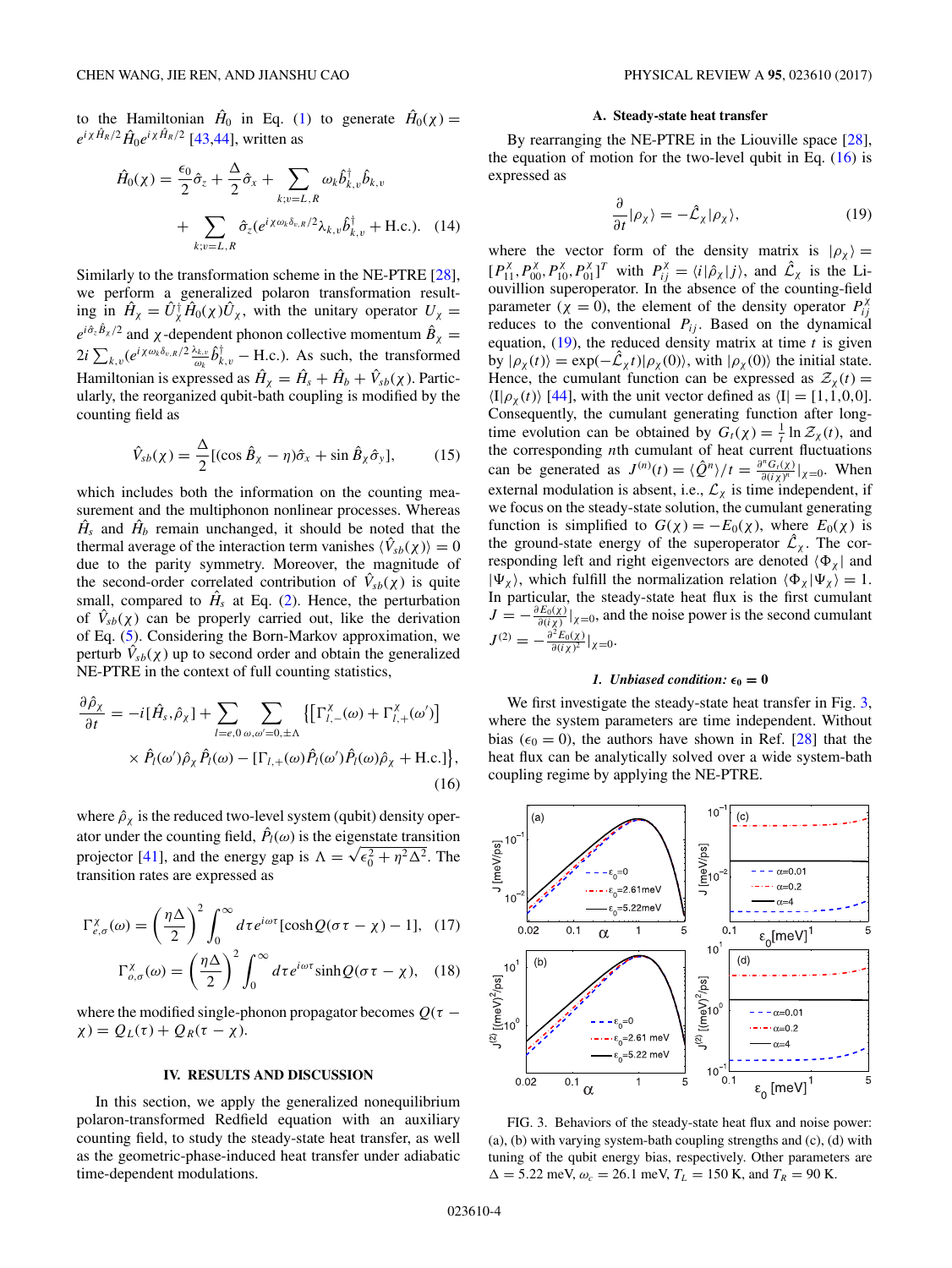Here, we show the full counting statistics of heat transfer at steady state by analytically exhibiting the counting field based on the cumulant generating function  $(G_\chi)$ . Since  $G_\chi$  corresponds to the ground-state energy  $(E_0(\chi) = -G_\chi)$ , based on the analysis in Appendix [A,](#page-7-0) we obtain the ground eigensolution in Liouville space as

$$
E_0(\chi) = \left(X_e - X_e^{\chi}\right) + \frac{Y - \sqrt{Y_{\chi}^2 - \left(X_o^{\chi}\right)^2 + (X_o)^2}}{2}.
$$
 (20)

The contributing term from the even parity is

$$
X_e^{\chi} = \Gamma_{e,+}^{\chi}(0) + \Gamma_{e,-}^{\chi}(0), \tag{21}
$$

and  $X_e = X_e^{\chi}|_{\chi=0}$ , with the transition rate  $\Gamma_{l,\sigma}^{\chi}(\omega)$  given in Eq.  $(16)$ . The terms from the odd parity are given by

$$
Y_{\chi} = \sum_{\sigma = \pm, \omega = \pm \Lambda} \Gamma^{\chi}_{\sigma, \sigma}(\omega), \tag{22}
$$

$$
X_o^{\chi} = \sum_{\sigma = \pm, \omega = \pm \Lambda} \text{sgn}(\omega) \sigma \Gamma_{o,\sigma}^{\chi}(\omega), \tag{23}
$$

with sgn( $\pm \Lambda$ ) =  $\pm 1$  and  $\Lambda = \eta \Delta$ .  $Y = Y_{\chi}|_{\chi=0}$  and  $X_o =$  $X_0^{\chi}$ <sub> $|\chi=0$ </sub>. Consequently, the heat flux can be expressed as

$$
J = \frac{\Lambda^2}{8\pi} \int_{-\infty}^{\infty} \left[ \frac{\text{Re}[\Gamma_o(\Lambda)]C_o(-\Lambda,\omega') + \text{Re}[\Gamma_o(-\Lambda)]C_o(\Lambda,\omega')}{\text{Re}[\Gamma_o(\Lambda)] + \text{Re}[\Gamma_o(-\Lambda)]} + C_e(0,\omega') \right] \omega' d\omega', \tag{24}
$$

where the rate probability densities are specified as

$$
C_e(\omega,\omega') = \int_{-\infty}^{\infty} d\chi \, e^{-i\chi\omega'} \int_{-\infty}^{\infty} d\tau \, e^{i\omega\tau} [\cosh Q(\tau-\chi) - 1],\tag{25}
$$

$$
C_o(\omega,\omega') = \int_{-\infty}^{\infty} d\chi \, e^{-i\chi\omega'} \int_{-\infty}^{\infty} d\tau \, e^{i\omega\tau} \sinh Q(\tau - \chi) \quad (26)
$$

at energy  $\omega = 0, \pm \Lambda$ . This analytical expression, Eq. (24), of the steady-state heat flux without bias is found to be identical to the counterpart in Ref. [\[28\]](#page-9-0); the turnover behavior of the coupling strength is exhibited in Fig.  $3(a)$  (dashed blue line). Physically,  $C_e(0,\omega')$  and  $C_o(\pm\Lambda,\omega')$  describe the even- and odd-parity components of the transfer process, respectively. For example,  $C_o(\Lambda, \omega')$  describes the process in which the quit releases energy  $\Lambda$  by relaxing from the excited eigenstate to the ground one, so that the right bath absorbs energy  $\omega'$  and the left one obtains the left  $\Lambda - \omega'$ . As such, the number of the state change of the qubit is odd, e.g., *n* times excitation and  $n + 1$  times relaxation lead to a relaxation as the final action. And  $C_e(0, \omega')$  describes the process where the qubit has an even number of virtual state changes, i.e., *n* times relaxation and *n* times excitation, so that the central qubit remains intact and undergoes no energy change. But still, the right bath absorbs energy *ω*' and the left bath gains  $-ω'$  (i.e., releases *ω*').

Similarly, the shot noise is obtained as

$$
J^{(2)} = \frac{\Lambda^2}{8\pi} \Biggl\{ \int_{-\infty}^{\infty} d\omega \Biggl[ \frac{\text{Re}[\Gamma_o(-\Lambda)]C_o(\Lambda,\omega) + \text{Re}[\Gamma_o(\Lambda)]C_o(-\Lambda,\omega)}{\text{Re}[\Gamma_o(\Lambda)] + \text{Re}[\Gamma_o(-\Lambda)]} + C_e(0,\omega) \Biggr] \omega^2 - \frac{\int_{-\infty}^{\infty} d\omega [C_o(\Lambda,\omega) - C_o(-\Lambda,\omega)]\omega}{(\text{Re}[\Gamma_o(\Lambda)] + \text{Re}[\Gamma_o(-\Lambda)])^3} [\text{Re}[\Gamma_o(-\Lambda)]^2 \int_{-\infty}^{\infty} \frac{d\omega}{\pi} C_o(\Lambda,\omega)\omega - \text{Re}[\Gamma_o(\Lambda)]^2 \int_{-\infty}^{\infty} \frac{d\omega}{\pi} C_o(-\Lambda,\omega)\omega \Biggr] \Biggr\}. \tag{27}
$$

We find that the first term on the right-hand side of Eq.  $(27)$  is the main contribution to the shot noise, of which the spectral distribution is the same as that for the heat flux in Eq.  $(24)$ . Hence, the nonmonotonic turnover behavior is quite similar to the heat flux, as shown in Fig.  $3(b)$ .

# 2. *Biased condition:*  $\epsilon_0 \neq 0$

Next, we extend our analysis of steady-state behaviors to the biased condition ( $\epsilon_0 \neq 0$ ). The heat flux shows the same nonmonotonic turnover behavior as *α* increases, i.e., the flux increases in the weak and moderate coupling strength regimes  $(\alpha \lesssim 1)$  and decreases in the strong coupling regimes ( $\alpha \gtrsim 1$ ), shown in Fig.  $3(a)$ . Interestingly, in the weak coupling regime  $(\alpha \lesssim 1)$ , the heat flux is enhanced by enlarging the qubit energy bias  $\epsilon_0$ , whereas as the coupling strength enters into the strong regime ( $\alpha \gtrsim 1$ ), the heat flux remains constant for changing energy bias. To confirm these results, we select typical coupling strengths to clearly demonstrate the influence of the energy bias on the heat flux, in Fig.  $3(c)$ .

Moreover, we look into the second-cumulant heat fluctuation, i.e., the noise power, in Fig.  $3(b)$ . Similarly to the steady-state flux, the shot noise of the heat flux also exhibits the same turnover behavior. As the system-bath coupling strength increases, the noise power is enhanced by the energy bias in

the weak coupling regime, whereas the noise power becomes nearly independent of the bias in the strong coupling regime. These behaviors are clearly depicted in Fig.  $3(d)$ . Therefore, we conclude that both the steady-state heat flux and the noise power are tuned in a similar way by either qubit-bath coupling or qubit energy bias.

#### **B. Geometric-phase-induced heat flux**

As the system is periodically driven by external fields, e.g., modulated by two bath temperatures  $T_{L(R)}(t)$ , as schematically shown in Fig. [1,](#page-1-0) the Liouville superoperator becomes time dependent  $\tilde{\mathcal{L}}_{\chi}(t)$ . The effect of the geometric phase will additionally contribute to the heat flux [\[15,16](#page-8-0)[,45–48\]](#page-9-0), demonstrated in Appendix  $\bf{B}$ . Thus, in the adiabatic modulation limit, there clearly exist two components making up the generating function as

$$
\lim_{t \to \infty} \mathcal{Z}_{\chi}(t) = e^{G_{\chi}t} = \exp([G_{\text{dyn}}(\chi) + G_{\text{geom}}(\chi)]t), \tag{28}
$$

Specifically, the average dynamical phase is expressed as  $G_{\text{dyn}}(\chi) = -\frac{1}{T_p} \int_0^{T_p} dt E_0(\chi, t)$ , where  $T_p$  is the driving period, and  $E_0(\chi,t)$  is the eigenvalue of  $\hat{\mathcal{L}}_{\chi}(t)$  with the minimal real part. It results in the dynamical heat flux  $J_{\text{dyn}} = \frac{\partial}{\partial (i \chi)} G_{\text{dyn}}(\chi)|_{\chi=0}$ . The geometric phase contribution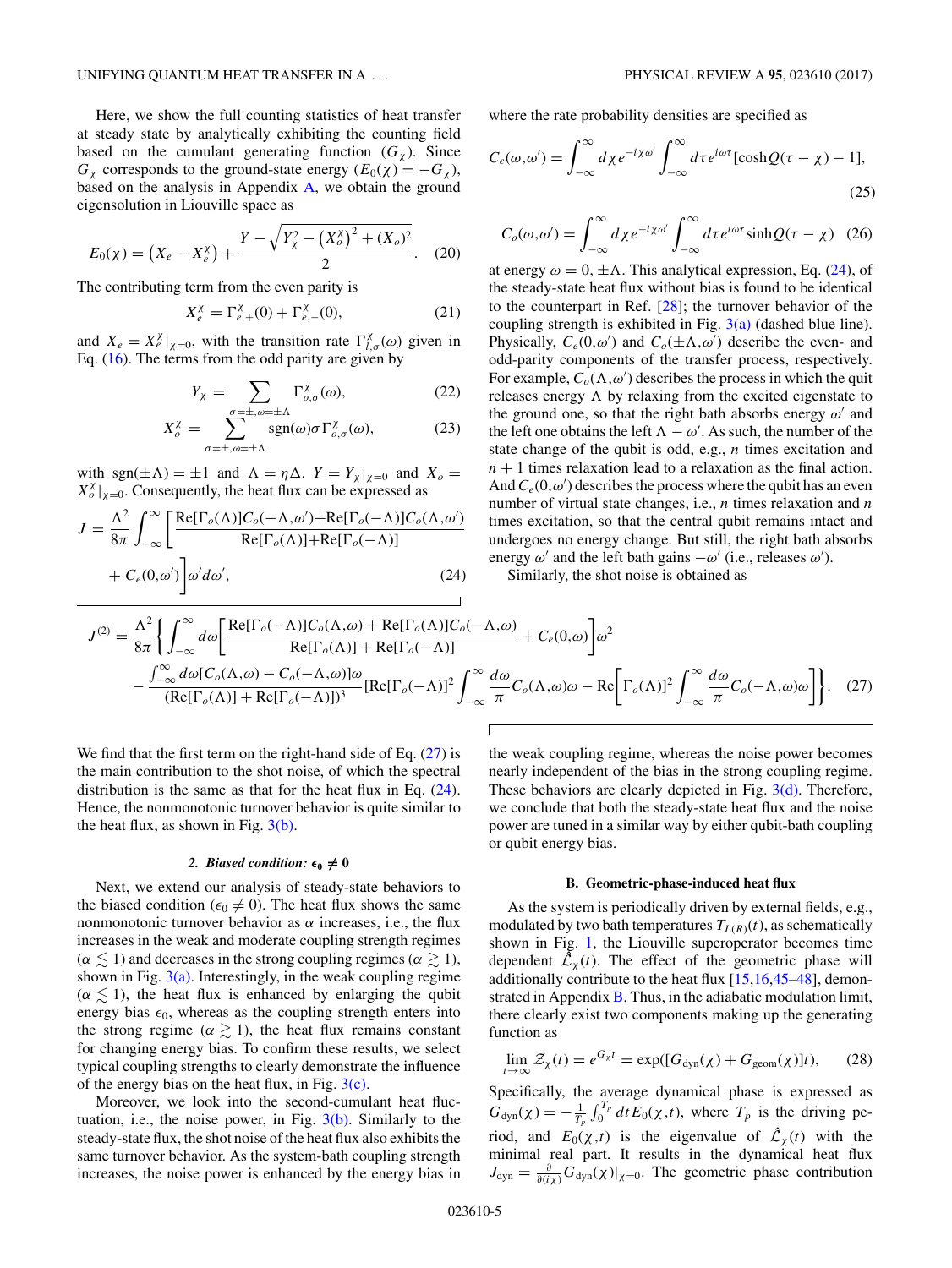<span id="page-5-0"></span>of the generating function is described by Eq. [\(B9\)](#page-8-0) in Appendix [B,](#page-8-0)

$$
G_{\text{geom}}(\chi) = -\frac{1}{T_p} \int_0^{T_p} dt \langle \Phi_\chi(t) | \frac{\partial}{\partial t} | \Psi_\chi(t) \rangle, \qquad (29)
$$

where  $|\Psi_{\gamma}(t)\rangle$  ( $\langle \Phi_{\gamma}(t)|$ ) is the corresponding right (left) eigenvector of  $E_0(\chi,t)$ . Assuming that the two system parameters  $u_1(t)$  and  $u_2(t)$  are periodically modulated [which are two driving bath temperatures  $T_{L(R)}(t)$  in this work], the geometric phase in Eq. (29) is specified as  $G_{\text{geom}}(\chi)$  =  $-\frac{1}{T_p} \oint [du_1 \langle \Phi_\chi | \frac{\partial}{\partial u_1} | \Psi_\chi \rangle + du_2 \langle \Phi_\chi | \frac{\partial}{\partial u_2} | \Psi_\chi \rangle].$  According to the Stocks theorem,  $G_{\text{geom}}(\chi)$  can be reexpressed as

$$
G_{\text{geom}}(\chi) = -\frac{1}{T_p} \iint_{u_1, u_2} du_1 du_2 \mathcal{F}_\chi(u_1, u_2), \qquad (30)
$$

where

$$
\mathcal{F}_{\chi}(u_1, u_2) = \left\langle \partial_{u_1} \Phi_{\chi} \left| \partial_{u_2} \Psi_{\chi} \right\rangle - \left\langle \partial_{u_2} \Phi_{\chi} \left| \partial_{u_1} \Psi_{\chi} \right\rangle \right. \tag{31}
$$

It is noteworthy [\[49\]](#page-9-0) that  $\mathcal{F}_{\chi}(u_1, u_2)$  has the meaning of curvature in the parameter space  $(u_1, u_2)$  of the ground state of the quantum Liouville superoperator  $\mathcal{L}_\chi$ . It is of pure geometric interpretation and independent of the driving speed (in the adiabatic limit). Mathematically,  $G_{\text{geom}}(\chi)$  is an analog of the adiabatic Berry phase in quantum mechanics [\[50\]](#page-9-0), where in the latter case the wave function obtains an extra phase after a cyclic evolution. Similarly, in the full counting statistics of our driven systems, the cumulant generating function  $G_{\text{geom}}(\chi)$ (analog of phase) in the exponent of the characteristic function  $\mathcal{Z}_{\chi}$  (analog of wave function) also obtains an additional term. Both extra terms share a similar geometric origin from the nontrivial curvature in the system's parameter space. As such  $\mathcal{F}_\chi(u_1, u_2)$  is a Berry-like curvature and we term  $G_{\text{geom}}(\chi)$  the geometric phase contribution, which generates the *n*th cumulant of the geometric-phase-induced heat current fluctuation, as [\[15,16,](#page-8-0)[45\]](#page-9-0)

$$
J_{\text{geom}}^{(n)} = \frac{\partial^n G_{\text{geom}}(\chi)}{\partial (i \chi)^n} \Big|_{\chi=0}
$$
  
= 
$$
-\frac{1}{T_p} \iint_{u_1, u_2} du_1 du_2 \frac{\partial^n}{\partial (i \chi)^n} \mathcal{F}_{\chi}(u_1, u_2)|_{\chi=0}.
$$
 (32)

The geometric heat flux is given by the first cumulant  $J_{\text{geom}} =$  $J_{\text{geom}}^{(1)}$ .

# *i*. Unbiased condition:  $\epsilon_0 = 0$

Here, we first investigate the geometric heat flux without bias  $(\epsilon_0 = 0)$ . It is known that in the weak qubit-bath coupling regime, the geometric-phase-induced heat flux is finite and independent of the coupling strength [\[15\]](#page-8-0). This mainly results from the fact that with weak qubit-bath coupling the transition rates between the two-level qubit and the phononic baths are linearly dependent on the coupling strength, exhibiting additive transfer processes. On the contrary, the geometric heat flux vanishes in the strong qubit-bath coupling regime upon applying the nonequilibrium NIBA method [\[16\]](#page-8-0). The left and right eigenvectors corresponding to the ground-state energy are given by  $|\Psi_{\chi}\rangle = \frac{1}{2} [1, 1, 0, 0]^T$  and  $\langle \Phi_{\chi}| = [1, 1, 0, 0]$ , which are clearly independent of the system parameters and result in the zero geometric heat flux according to Eq. (30). It was proposed



FIG. 4. Adiabatic modulation by two bath temperatures without bias  $(\epsilon_0 = 0)$ : (a) geometric-phase-induced heat pump  $Q_{\text{geom}} =$  $J_{\text{geom}} * T_p$ ; (b) coherence  $(P_{10})$  in the local basis. The two bath temperatures are specified as  $T_L(\tau) = (150 + 90 \cos \Omega_p \tau)$  K and  $T_R(\tau) = (150 + 90 \sin \Omega_p \tau)$  K, with the period  $T_p = 1$  ns. Other parameters are  $\Delta = 5.22$  meV and  $\omega_c = 26.1$  meV.

that these two approaches describe different physical pictures within the same NESB system and do not conflict with each other [\[16,](#page-8-0)[28\]](#page-9-0).

Based on the  $\chi$ -dependent NE-PTRE, Eq. [\(16\)](#page-3-0), we try to explicitly unify these limiting results, as shown in Fig. 4(a). In the weak system-bath coupling regime, the geometric heat flux approaches the upper limit within the Redfield scheme. As the coupling strength increases, the geometric heat flux is strongly suppressed and asymptotically decreases to 0, which finally becomes identical to the result in the nonequilibrium NIBA. The underlying mechanism can be understood by analyzing the coherence  $P_{10}(t)$ , since the populations  $(P_{00}, P_{11})$  are constant. We find in Fig. 4(b) that the coherence is suppressed monotonically by increasing the qubit-bath coupling strength, finally resulting in the constant quasi–steady state in the strong coupling limit [\[16\]](#page-8-0). It is proposed that without bias ( $\epsilon_0 = 0$ ), multiphonon processes degrade the formation of the geometric phase. Therefore, this seeming contradiction is clearly solved within the framework of the NE-PTRE accompanied by a counting field.

Moreover, compared to the dynamical heat flux [\[28\]](#page-9-0), the system-bath coupling plays a distinct role in the geometric heat flux. For the dynamical flux, in the weak and intermediate coupling regimes, multiphonon processes are helpful in generating steady-state heat flux, mainly due to the robustness of the transition rates. However, in the strong coupling limit, the large system-bath interaction weakens the transition rates due to the quantum Zeno-like effect and, finally, suppresses the heat flux. Hence, the nonmonotonic behavior of the dynamical heat flux is clearly demonstrated. For geometric flux, increasing the system-bath coupling strength will only monotonically decrease the geometric heat flux, which implies that the instantaneous state of the qubit is inclined to remain intact, which is independent of temperature modulations, as we have discussed above.

# 2. *Biased condition:*  $\epsilon_0 \neq 0$

Next, we analyze the geometric heat flux under finite energy bias ( $\epsilon_0 \neq 0$ ), as shown in Fig. [5\(a\).](#page-6-0) In the weak coupling limit, the geometric heat flux is equal to that from the Redfield scheme. The existence of coherence  $P_{10}$  is also crucial to enhance the geometric-phase-induced heat flux, which is similar to the unbiased case in Fig. 4. As the coupling strength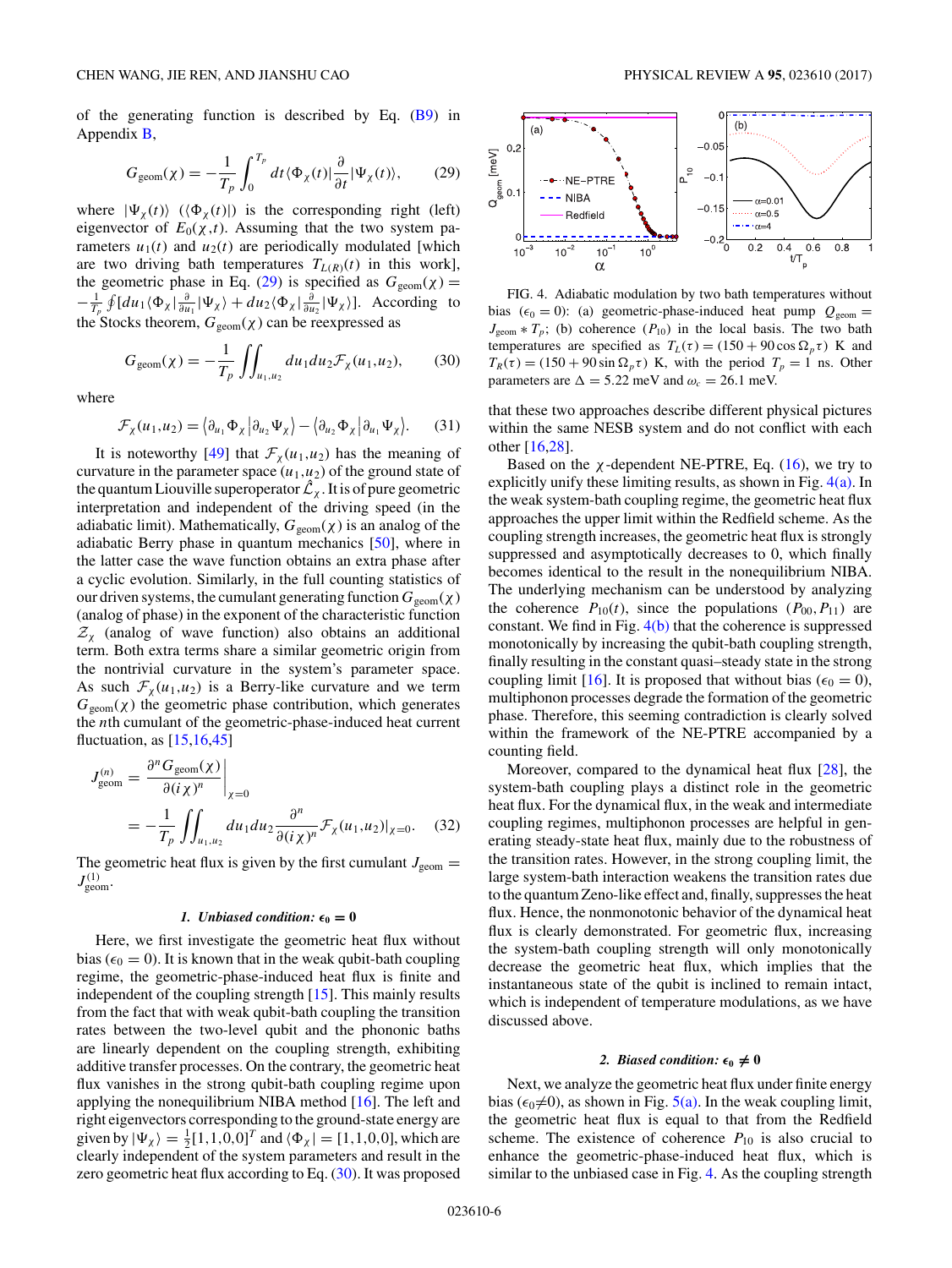<span id="page-6-0"></span>

FIG. 5. (a) Geometric-phase-induced heat pump  $Q_{\text{geom}} =$  $J_{\text{geom}} \times T_p$  under finite energy bias of the qubit ( $\epsilon_0 = 2.61 \text{ meV}$ ); (b) influence of the qubit energy bias on the geometric-phase-induced heat pump, with modulation of the two bath temperatures; (c) log-log relation between  $\epsilon_0$  and  $Q_{\text{geom}}$  in the strong coupling regime ( $\alpha = 4$ ); (d) linear relation between  $Q_{\text{geom}}$  and  $\alpha$  in the strong coupling regime. Parameters are the same as in Fig. [4.](#page-5-0)

increases, the geometric heat flux decreases sharply and even becomes negative. The corresponding coherence is strongly suppressed, which leaves only the populations to contribute to the geometric heat flux. Then the behavior of the geometric heat flux is consistent with the result within the nonequilibrium NIBA in the strong coupling regime [\[16\]](#page-8-0). As a result, we conclude that the NE-PTRE is also applicable to unify limiting coupling results beyond the unbiased condition.

Next, we turn to analyze the influence of the qubit energy bias on the geometric heat pump in Fig.  $5(b)$ . In the weak qubit-bath coupling regime (e.g.,  $\alpha = 0.01$ ), the geometric heat pump shows monotonic enhancement with an increase in the energy bias. As the interaction strength is modulated to the intermediate coupling regime (e.g.,  $\alpha = 0.2$ ), the geometric heat pump is also positively enhanced by the increasing energy bias, which is similar to the counterpart in the weak coupling case. If we further increase the coupling strength (e.g.,  $\alpha = 4$ ), the geometric heat pump becomes negatively enhanced, which is quantitatively distinct from that in the weak coupling regime. This observation clearly demonstrates different physical pictures in these two limiting interaction regimes.

We admit that it is beyond our ability to analytically provide a comprehensive picture in a wide system-bath coupling regime for the biased case. Here, to understand the geometric heat flux reversal, we focus on the strong interaction limit, which is consistent with the nonequilibrium NIBA framework. Combined with the counting filed, the equation of motion for the qubit is expressed as

$$
\frac{d}{dt} \begin{pmatrix} P_{11}^{\chi} \\ P_{00}^{\chi} \end{pmatrix} = - \begin{pmatrix} K(\epsilon_0) & -K_{-}(\chi) \\ -K_{+}(\chi) & K(-\epsilon_0) \end{pmatrix} \begin{pmatrix} P_{11}^{\chi} \\ P_{00}^{\chi} \end{pmatrix}, \tag{33}
$$

with the population  $P_{ii}^{\chi} = \langle i | \hat{\rho}_{\chi}(t) | i \rangle$ . The transition rates are given by

$$
K^{\pm}(\chi) = (\Delta/2)^2 \int_{-\infty}^{\infty} dt \eta^2 e^{\pm i\epsilon_0 t + Q_L(t) + Q_R(t - \chi)}, \quad (34)
$$

with  $K(\pm \epsilon_0) = K_{\pm}(\chi)|_{\chi=0}$ ,  $\eta$  and  $Q_v(t)$  given in Eq. [\(3\)](#page-1-0) and Eq. [\(8\)](#page-2-0), respectively. Thus, the eigenstate energies are directly obtained as

$$
E_{\pm}(\chi) = \frac{1}{2} \{ [K(\epsilon_0) + K(-\epsilon_0)]
$$
  
 
$$
\pm \sqrt{[K(\epsilon_0) - K(-\epsilon_0)]^2 + 4K_{+}(\chi)K_{-}(\chi)} \}.
$$
 (35)

The corresponding right eigenstates are given by

$$
|\Psi_{\chi}^{\pm}\rangle = [2K_{-}(\chi), A_{\pm}(\chi)]^{T}, \qquad (36)
$$

with the coefficients  $\sqrt{[K(\epsilon_0) - K(-\epsilon_0)]^2 + 4K_+(\chi)K_-(\chi)}$ . Accordingly,  $A_{\pm}(\chi) = [K(\epsilon_0) - K(-\epsilon_0)]$ the left eigenstates are

$$
\langle \Phi_{\chi}^{\pm} | = \frac{[2K_{+}(\chi), A_{\pm}(\chi)]}{A_{\pm}^{2}(\chi) + 4K_{+}(\chi)K_{-}(\chi)}.
$$
 (37)

In the strong qubit-bath coupling limit, it is known that the Marcus approximation becomes applicable [\[9](#page-8-0)[,51\]](#page-9-0). Marcus's theory was originally proposed for the electron transfer rate in the donor-acceptor species. And it works at high temperatures  $k_B T > \epsilon_0$  and/or the strong qubit-bath coupling regime [\[52\]](#page-9-0). It can be approached by the short-time expansion of  $Q_v(t)$  in Eq. [\(8\)](#page-2-0) as  $Q_v(t) = \frac{\Gamma_v T_v}{\omega_{c,v}^2} - \Gamma_v T_v t^2 - i \Gamma_v t$  [\[54\]](#page-9-0), with the effective coupling strength  $\Gamma_v = \int \frac{J_v(\omega)}{\pi \omega} d\omega = 2\alpha_v \omega_{c,v}$ . Consequently, the transition rates combined with the counting

parameter are simplified as  $K_{\pm}(\chi) = K(\pm \epsilon_0)M_{\pm}(\chi)$ , with the standard rates

$$
K(\pm\epsilon_0) = \frac{\Delta^2}{4} \sqrt{\frac{\pi}{\Gamma_L T_L + \Gamma_R T_R}} \exp\left[-\frac{(\epsilon_0 \mp \Gamma_L \mp \Gamma_R)^2}{4(\Gamma_L T_L + \Gamma_R T_R)}\right]
$$
(38)

and the factor

$$
M_{\pm}(\chi) = e^{\pm i\epsilon_0 \chi - \frac{\Gamma_L T_L \Gamma_R T_R}{\Gamma_L T_L + \Gamma_R T_R} [i\chi(\frac{1}{T_L} + \frac{\pm \epsilon_0 - \Gamma_R}{\Gamma_R T_R}) + \chi^2]},\tag{39}
$$

In the absence of the counting field  $(\chi = 0)$ , the factor  $M_{+}(\chi = 0) = 1$ , and the modified transition rates  $K_{+}(\chi)$ decrease back to the standard expressions  $K(\pm \epsilon_0)$  in Eq. (38), respectively. Moreover, we consider the weak qubit energy bias regime, i.e.,  $\epsilon_0 \ll {\{\Gamma_v, k_B T_v\}}$ . Then the transition rate in Eq. (38) can be approximately expanded up to first order of  $\epsilon_0$ as

$$
K(\pm\epsilon_0) \approx K_0 \left[ 1 \pm \frac{\epsilon_0}{2(\Gamma_L T_L + \Gamma_R T_R)} (\Gamma_L + \Gamma_R) \right], \quad (40)
$$

with  $K_0 = \frac{\Delta^2}{4} \sqrt{\frac{\pi}{\Gamma_L T_L + \Gamma_R T_R}} \exp[-\frac{(\Gamma_L + \Gamma_R)^2}{4(\Gamma_L T_L + \Gamma_R)}]$  $\frac{(I_L+I_R)^2}{4(\Gamma_L T_L+\Gamma_R T_R)}$ ]. According to the definition in Eq.  $(32)$ , the geometric-phase-induced heat flux is obtained as

$$
J_{\text{geom}} = -\frac{\epsilon_0^2}{T_p} \iint_{T_L, T_R} dT_L dT_R \frac{\Gamma_L \Gamma_R (\Gamma_L + \Gamma_R)^3}{8(\Gamma_L T_L + \Gamma_R T_R)^4}.
$$
 (41)

This expression clearly confirms the reversal (negative) behavior of the heat flux in the strong coupling limit, shown in Fig.  $5(a)$ . Moreover, the power-law feature of the energy bias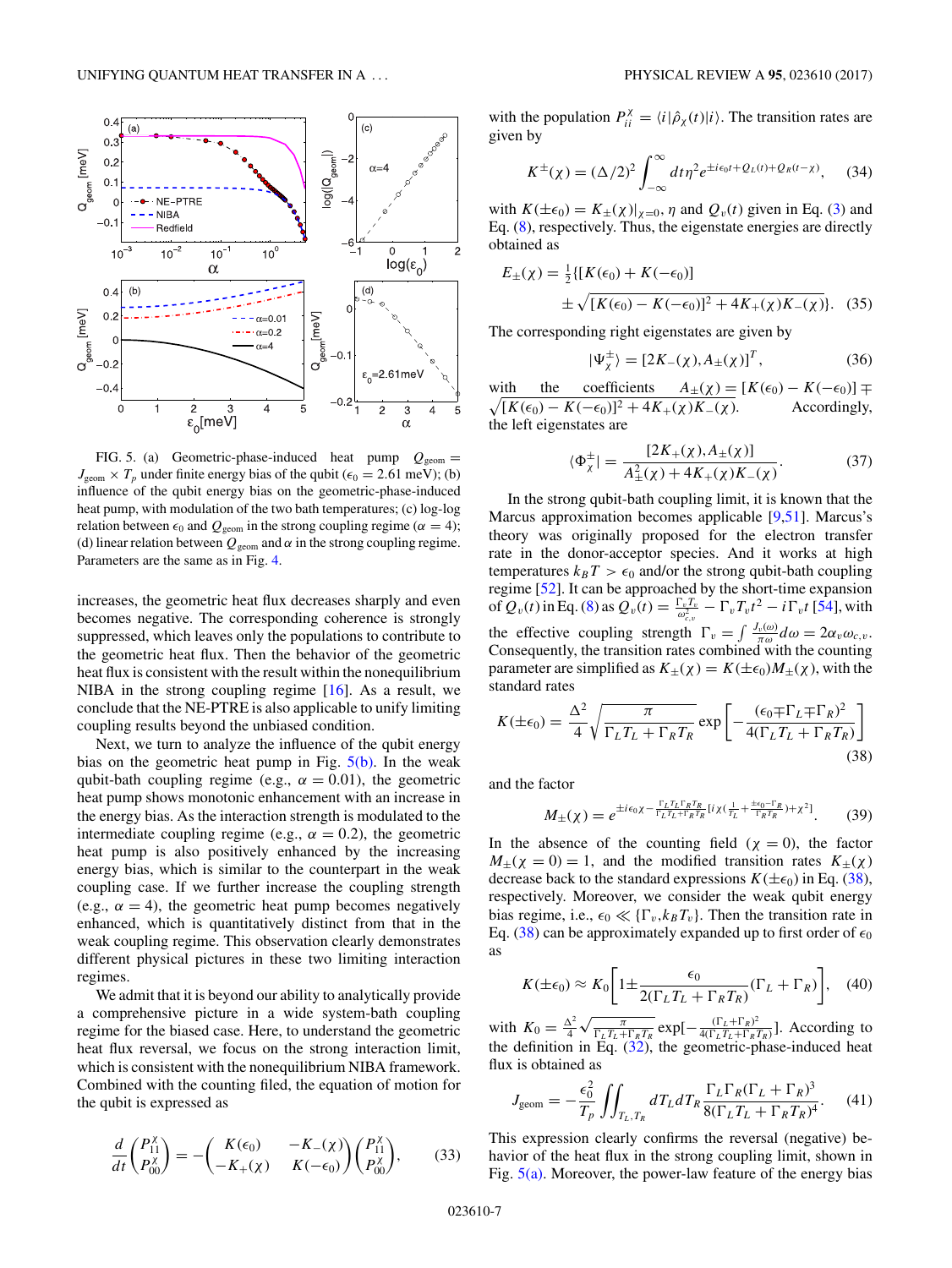<span id="page-7-0"></span>is analytically exhibited in Eq. [\(41\)](#page-6-0), which is in excellent agreement with the numerical result as  $J_{\text{geom}} \sim -\epsilon_0^{2.0\pm0.02}$ , shown in Fig.  $5(c)$ . If the system-bath couplings are identically selected as  $\alpha_L = \alpha_R = \alpha$ , the geometric heat flux is expressed as  $J_{\text{geom}} \sim -\alpha \epsilon_0^2$  based on Eq. [\(41\)](#page-6-0), and numerically confirmed in Fig.  $5(d)$ , which coincides with the numerical results in Fig. 2 of Ref.  $[16]$ , that  $J_{\text{geom}}$  is linearly dependent on the coupling strength  $\alpha$  and quadratically dependent on the qubit energy bias *-*0.

### **V. CONCLUSION**

In summary, we have investigated the geometric-phaseinduced heat pump in the nonequilibrium spin-boson model by periodically modulating the temperatures of two thermal baths, which is beyond the traditional Redfield and nonequilibrium NIBA schemes. With the development of the nonequilibrium polaron-transformed Redfield equation (NE-PTRE) approach in the context of full counting statistics, the cumulant generating function is clearly demonstrated; it consists of both dynamical phase and geometric phase contributions. In the absence of an external driving field, the influences of qubit energy bias on the steady-state heat flux and the corresponding noise power have been analyzed. In the weak and moderate coupling regimes, the energy bias monotonically enhances both the steady state heat flux and the noise power, while in the strong coupling regime, these two observables become independent of the energy bias. This clearly demonstrates the same role of the energy bias in affecting the heat flux and the noise power.

Next, we have analyzed the geometric heat pump without bias by varying the qubit-bath coupling strength over a wide regime. In the weak system-bath coupling limit, the geometric heat flux is positive finite, which is equivalent to the counterpart within the Redfield scheme [\[15\]](#page-8-0). As the coupling strength increases, the geometric heat flux shows a monotonic decrease and, finally, approaches strictly 0, which is identical to the result based on the nonequilibrium NIBA [\[16\]](#page-8-0). We have also studied the geometric heat pump under the biased condition. We found that the geometric heat pump decreases quickly as the qubit-bath coupling increases and shows reversal behavior in the strong coupling regime. Moreover, the analytical relations of the geometric heat flux with the system-bath coupling and the energy bias have been obtained. The results based on the NE-PTRE also show consistency with the counterparts from the Redfield and nonequilibrium NIBA schemes, in the weak and strong coupling regimes, respectively.

Therefore, we conclude that this unified theory is applicable to obtain the geometric heat flux in the nonequilibrium spin-boson model, under both unbiased and biased conditions. Moreover, we have analyzed the influence of the qubit energy bias on the geometric heat pump. The geometric heat flux is negatively enhanced in the strong qubit-bath coupling regime, which is in sharp contrast with its counterpart in the weak coupling case, exhibiting positive stabilization. We hope that these results will have broad implications for smart control of energy transfer in low-dimensional nanodevices.

### **ACKNOWLEDGMENTS**

C.W. is supported by the National Natural Science Foundation of China under Grants No. 11547124 and No. 11574052. J.R. acknowledges the National Youth 1000 Talents Program in China and the 985 startup grant (No. 205020516074) at Tongji University.

## **APPENDIX A: ANALYTICAL EXPRESSION OF THE STEADY-STATE CUMULANT GENERATING FUNCTION WITHOUT BIAS**

Without bias  $(\epsilon_0 = 0)$ , the Liouvillian dynamics of the reduced density matrix in Eq. [\(19\)](#page-3-0) under the framework of full counting statistics is expressed as  $\frac{d}{dt} |\rho_\chi\rangle = -\hat{L}_\chi |\rho_\chi\rangle$ , where the evolution matrix is specified as

$$
\hat{L}_\chi = \begin{pmatrix}\na & -a_\chi & b_\chi & c_\chi \\
-a_\chi & a & c_\chi & b_\chi \\
d_\chi & e_\chi & a & f_\chi \\
e_\chi & d_\chi & f_\chi & a\n\end{pmatrix} .
$$
\n(A1)

The matrix elements are written as  $a_{\chi} = X_e^{\chi} + \frac{Y_{\chi}}{2}$ ,  $b_{\chi} =$  $-\frac{1}{2}(X_{o,+}^{\chi} + X_{o,-}), \quad c_{\chi} = \frac{1}{2}(X_{o,+} + X_{o,-}^{\chi}), \quad d_{\chi} = \frac{1}{2}(X_{o,+}^{\chi} - X_{o,-}^{\chi})$ *X<sub>o,−</sub>*),  $e_\chi = \frac{1}{2}(X_{o,+} - X_{o,-}^\chi)$ ,  $f_\chi = -X_e^\chi + \frac{Y_\chi}{2}$ , and  $a =$  $a_\chi|_{\chi=0}$ , with the coefficients

$$
X_e^{\chi} = \Gamma_{e,+}^{\chi}(0) + \Gamma_{e,-}^{\chi}(0), \tag{A2}
$$

$$
Y_{\chi} = \Gamma_{o,+}^{\chi}(\Lambda) + \Gamma_{o,+}^{\chi}(-\Lambda) + \Gamma_{o,-}^{\chi}(\Lambda) + \Gamma_{o,-}^{\chi}(-\Lambda), \quad (A3)
$$

$$
X_{o,\pm}^{\chi} = \Gamma_{o,\pm}^{\chi}(\Lambda) - \Gamma_{o,\pm}^{\chi}(-\Lambda), \tag{A4}
$$

and  $X_{o,\pm} = X_{o,\pm}^{\chi}|_{\chi=0}$ . The modified transition rates  $\Gamma_{e(o)}^{\chi}(\omega)$ are shown in Eq.  $(16)$ .

To find the eigenvalues of the evolution matrix, we set  $det(L_\chi - \lambda I) = 0$ , which results in

$$
(a - \lambda)^2 = (a_\chi f_\chi + b_\chi d_\chi + c_\chi e_\chi)
$$
  
 
$$
\pm [(a_\chi - f_\chi)(a - \lambda) + (c_\chi d_\chi + b_\chi e_\chi)]. \quad (A5)
$$

For one branch, the solution is given by

$$
\lambda_{\pm}^{p} = (X_e - X_e^{\chi}) + \frac{Y}{2}
$$
  
 
$$
\mp \sqrt{Y_{\chi}^{2} - (X_{o,+}^{\chi} - X_{o,-}^{\chi})^{2} + (X_{o,+} - X_{o,-})^{2}} / 2, (A6)
$$

and for the other branch, it is given by

$$
\lambda_{\pm}^{m} = (X_e + X_e^{\chi}) + \frac{Y}{2}
$$
  
 
$$
= \sqrt{Y_{\chi}^{2} - (X_{o,+}^{\chi} + X_{o,-}^{\chi})^{2} + (X_{o,+} + X_{o,-})^{2}} / 2. \quad (A7)
$$

Hence, the ground-state energy is obtained as  $E_0(\chi) = \lambda_+^p$ . Since the cumulant generating function is given by  $G_\chi =$  $-E_0(\chi)$ , it is specified as

$$
G_{\chi} = (X_e^{\chi} - X_e) - \frac{Y}{2} + \sqrt{Y_{\chi}^2 - (X_o^{\chi})^2 + (X_o)^2}/2, \quad (A8)
$$

with  $X_o^{\chi} = X_{o,+}^{\chi} - X_{o,-}^{\chi}$  and  $X_o = X_o^{\chi}|_{\chi=0}$ .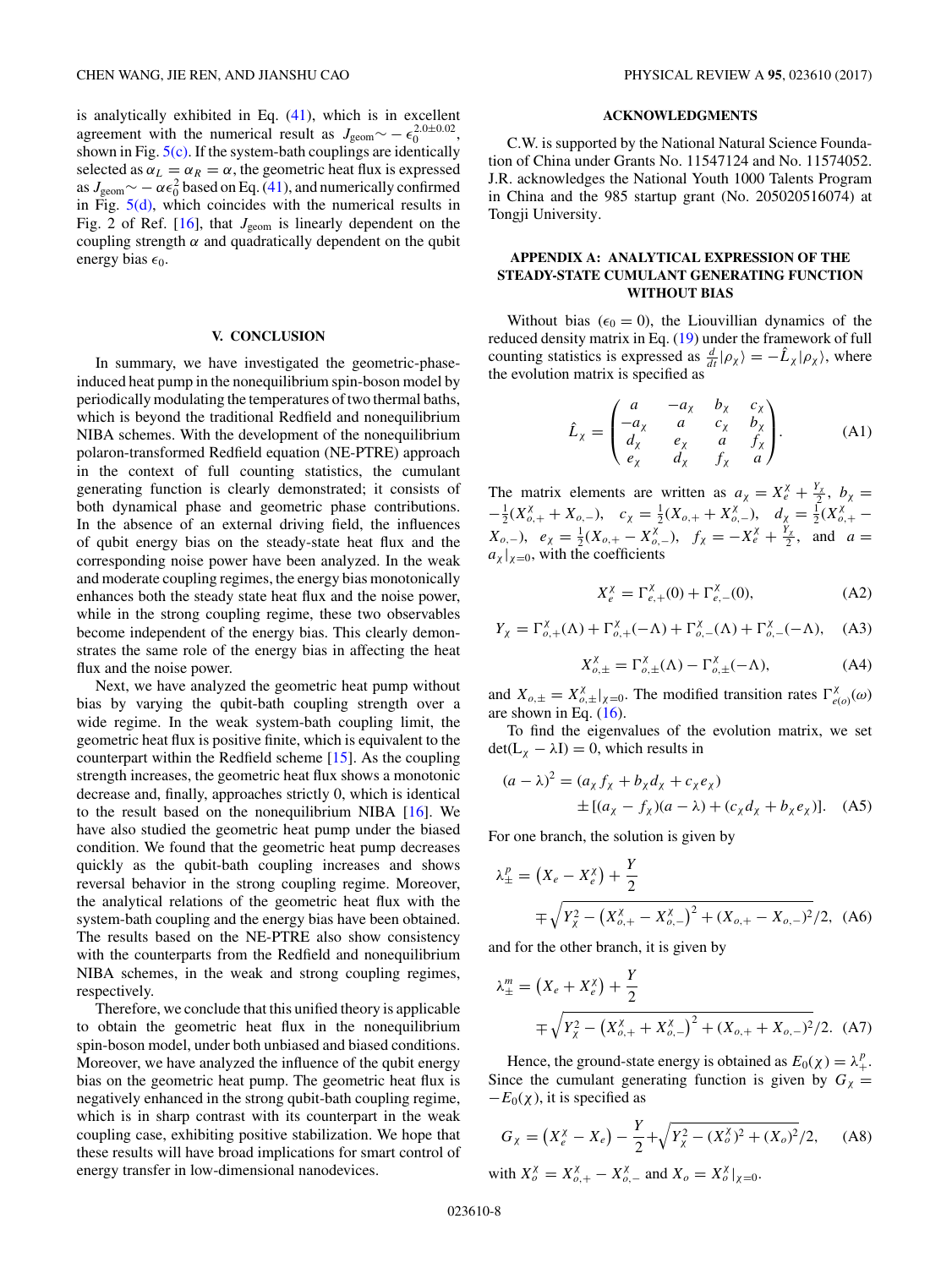## <span id="page-8-0"></span>**APPENDIX B: INTRODUCTION OF THE GEOMETRIC PHASE AND CUMULANT GENERATING FUNCTION**

Considering the time-dependent superoperator  $\hat{L}_\chi(t)$  with the counting parameter, which is not Hermitian, we obtain the quasi-eigensolution as

$$
\hat{L}_{\chi}(t)|\psi_{n}(\chi,t)\rangle = E_{n}(\chi,t)|\psi_{n}(\chi,t)\rangle,
$$
  

$$
\langle \phi_{n}(\chi,t)|\hat{L}_{\chi}(t) = \langle \phi_{n}(\chi,t)|E_{n}(\chi,t),
$$
 (B1)

where  $\lambda_n(\chi,t)$  is the instantaneous eigenvalue of  $\hat{L}_{\chi}(t)$ , and  $|\psi_n(\chi,t)\rangle$  ( $\langle \phi_n(\chi,t)|$ ) is the corresponding normalized right (left) eigenvector, which obeys the relation  $\langle \phi_n(\chi,t) | \psi_n(\chi,t) \rangle = \delta_{n,m}$ . In analogy with the seminal Berry's solution, we can express the wave function in the basis  $\{|\psi_n(\chi,t)\}\$ as

$$
|\rho_{\chi}(t)\rangle = \sum_{n} a_{n}(t) \exp\left[-\int_{0}^{t} E_{n}(\chi,\tau)d\tau\right] |\psi_{n}(\chi,t)\rangle. \quad (B2)
$$

By substituting Eq.  $(B2)$  into the dynamical equation,  $(19)$ , we obtain the evolution equation of  $a_n(t)$ :

$$
\sum_{n} \frac{da_n(t)}{dt} \exp\left[-\int_0^t E_n(\chi,\tau)d\tau\right] |\psi_n(\chi,t)\rangle
$$
  
=  $-\sum_n a_n(t) \exp\left[-\int_0^t E_n(\chi,\tau)d\tau\right] \left|\frac{d}{dt}\psi_n(\chi,t)\right|.$  (B3)

Then, by left-multiplying the eigenvector  $\langle \phi_m(\chi, t) |$  by Eq.  $(B3)$ , we find that

$$
\frac{da_m(t)}{dt} = -a_m(t) \left\langle \phi_m(\chi, t) \middle| \frac{d}{dt} \psi_m(\chi, t) \right\rangle
$$

$$
- \sum_{n \neq m} a_n(t) \exp\left(-\int_0^t [E_n(\chi, \tau) - E_m(\chi, \tau)] d\tau\right)
$$

$$
\times \left\langle \phi_m(\chi, t) \middle| \frac{d}{dt} \psi_n(\chi, t) \right\rangle. \tag{B4}
$$

It should be noted that the eigenvalue  $E_n(\chi, t)$  generally is a complex value. Hence, the long-time behavior of the reduced qubit system is mastered by only the eigenmode  $m = 0$ , of which the eigenvalue  $E_0(\chi, t)$  owns the smallest real part.

- [1] Y. Dubi and M. Di Ventra, [Rev. Mod. Phys.](https://doi.org/10.1103/RevModPhys.83.131) **[83](https://doi.org/10.1103/RevModPhys.83.131)**, [131](https://doi.org/10.1103/RevModPhys.83.131) [\(2011\)](https://doi.org/10.1103/RevModPhys.83.131).
- [2] M. A. Ratner, [Nat. Nanotechnol.](https://doi.org/10.1038/nnano.2013.110) **[8](https://doi.org/10.1038/nnano.2013.110)**, [378](https://doi.org/10.1038/nnano.2013.110) [\(2013\)](https://doi.org/10.1038/nnano.2013.110).
- [3] P. Nalbach and M. Thorwart, [Proc. Natl. Acad. Sci. USA](https://doi.org/10.1073/pnas.1220587110) **[110](https://doi.org/10.1073/pnas.1220587110)**, [2693](https://doi.org/10.1073/pnas.1220587110) [\(2013\)](https://doi.org/10.1073/pnas.1220587110).
- [4] M. Mohseni, Y. Omar, G. S. Engel, and M. B. Plenio, *Quantum Effects in Biology* (Cambridge University Press, Cambridge, UK, 2014).
- [5] D. Z. Xu and J. S. Cao, [Front. Phys.](https://doi.org/10.1007/s11467-016-0540-2) **[11](https://doi.org/10.1007/s11467-016-0540-2)**, [110308](https://doi.org/10.1007/s11467-016-0540-2) [\(2016\)](https://doi.org/10.1007/s11467-016-0540-2).
- [6] N. B. Li, J. Ren, L. Wang, G. Zhang, P. Hänggi, and B. W. Li, [Rev. Mod. Phys.](https://doi.org/10.1103/RevModPhys.84.1045) **[84](https://doi.org/10.1103/RevModPhys.84.1045)**, [1045](https://doi.org/10.1103/RevModPhys.84.1045) [\(2012\)](https://doi.org/10.1103/RevModPhys.84.1045).
- [7] J. Ren and B. W. Li, [AIP Adv.](https://doi.org/10.1063/1.4922168) **[5](https://doi.org/10.1063/1.4922168)**, [053101](https://doi.org/10.1063/1.4922168) [\(2015\)](https://doi.org/10.1063/1.4922168).
- [8] D. Segal and A. Nitzan, [Phys. Rev. Lett.](https://doi.org/10.1103/PhysRevLett.94.034301) **[94](https://doi.org/10.1103/PhysRevLett.94.034301)**, [034301](https://doi.org/10.1103/PhysRevLett.94.034301) [\(2005\)](https://doi.org/10.1103/PhysRevLett.94.034301).
- [9] D. Segal, [Phys. Rev. B](https://doi.org/10.1103/PhysRevB.73.205415) **[73](https://doi.org/10.1103/PhysRevB.73.205415)**, [205415](https://doi.org/10.1103/PhysRevB.73.205415) [\(2006\)](https://doi.org/10.1103/PhysRevB.73.205415).
- [10] C. W. Chang, D. Okawa, A. Majumdar, and A. Zettl, [Science](https://doi.org/10.1126/science.1132898) **[314](https://doi.org/10.1126/science.1132898)**, [1121](https://doi.org/10.1126/science.1132898) [\(2006\)](https://doi.org/10.1126/science.1132898).
- [11] L. Wang and B. W. Li, [Phys. Rev. Lett.](https://doi.org/10.1103/PhysRevLett.99.177208) **[99](https://doi.org/10.1103/PhysRevLett.99.177208)**, [177208](https://doi.org/10.1103/PhysRevLett.99.177208) [\(2007\)](https://doi.org/10.1103/PhysRevLett.99.177208).

In the adiabatic limit, the second term on the right-hand side of Eq.  $(B4)$  can be approximately ignored due to the decay factor  $\exp(-\int_0^t [E_n(\chi,\tau) - E_0(\chi,\tau)]d\tau)$  (Re[ $E_n(\chi,\tau)$  –  $E_0(\chi, \tau)$  > 0 for  $n \neq 0$ ). We obtain the expression of  $a_n(t)$  after long-time evolution  $(t\rightarrow\infty)$  as

$$
a_0(t) = \exp\bigg(-\int_0^t \bigg\langle \phi_0(\chi,\tau) \bigg| \frac{d}{d\tau} \psi_0(\chi,\tau) \bigg\rangle d\tau \bigg) a_0(0), \quad \text{(B5)}
$$

with  $a_0(0)$  the initial-state coefficient. Then, if we consider the adiabatic cyclic evolution over a long time period  $T_p$ , the wave function can be specified as

$$
|\rho_{\chi}(t)\rangle = \exp\bigg(-\frac{t}{T_p} \int_0^{T_p} d\tau \bigg[E_0(\chi, \tau) + \bigg\langle \phi_0(\chi, \tau) \bigg| \frac{d}{d\tau} \psi_0(\chi, \tau) \bigg\rangle \bigg]\bigg) a_0(0) |\rho_{\chi}(0)\rangle. \quad (B6)
$$

Consequently, the generating function can be obtained as

 $\mathcal{Z}_\chi$ 

$$
\begin{aligned} \n(t) &= \langle \mathbf{I} | \rho_{\chi}(t) \rangle \\ \n&\approx \exp\bigg(-\frac{t}{T_p} \int_0^{T_p} d\tau \bigg[ E_0(\chi, \tau) \\ \n&\quad + \bigg\langle \phi_0(\chi, \tau) | \frac{d}{d\tau} \psi_0(\chi, \tau) \bigg\rangle \bigg] \bigg) a_0(0) \langle \mathbf{I} | \rho_{\chi}(0) \rangle. \n\end{aligned} \tag{B7}
$$

Finally, the cumulant generating function in the long-time limit can be described by two contributing terms as

$$
G(\chi) = \lim_{t \to \infty} \frac{\ln \mathcal{Z}_{\chi}(t)}{t} = G_{\text{dyn}}(\chi) + G_{\text{geom}}(\chi), \quad (B8)
$$

and the factor  $\lim_{t\to\infty} \frac{1}{t} \ln(a_0(0) \langle I | \rho_\chi(0) \rangle)$  becomes negligible. Here,  $G_{dyn}(\chi)$  is the dynamical phase factor, written as  $G_{dyn}(\chi) = -\frac{1}{T_p} \int_0^{T_p} E_0(\chi, \tau) d\tau$ , while  $G_{dyn}(\chi)$ originates from the geometric phase contribution, written as  $G_{\text{geom}}(\chi) = -\frac{1}{T_p} \int_0^{T_p} \langle \phi_0(\chi, \tau) | \frac{d}{d\tau} \psi_0(\chi, \tau) \rangle d\tau$ . In the text, we use  $|\Psi_{\chi}(t)\rangle (\langle \Phi_{\chi}(t)|)$  in Eq. [\(29\)](#page-5-0) to replace  $|\psi_0(\chi,t)\rangle(\langle\phi_0(\chi,t)|)$ . The geometric-phase-induced cumulant generating function is reexpressed as

$$
G_{\text{geom}}(\chi) = -\frac{1}{T_p} \int_0^{T_p} \left\langle \Phi_\chi(\tau) \left| \frac{d}{d\tau} \Psi_\chi(\tau) \right\rangle d\tau. \tag{B9}
$$

- [12] L. F. Zhang, J. Ren, J. S. Wang, and B. W. Li, *[Phys. Rev. Lett.](https://doi.org/10.1103/PhysRevLett.105.225901)* **[105](https://doi.org/10.1103/PhysRevLett.105.225901)**, [225901](https://doi.org/10.1103/PhysRevLett.105.225901) [\(2010\)](https://doi.org/10.1103/PhysRevLett.105.225901).
- [13] E. Taylor and D. Segal, [Phys. Rev. Lett.](https://doi.org/10.1103/PhysRevLett.114.220401) **[114](https://doi.org/10.1103/PhysRevLett.114.220401)**, [220401](https://doi.org/10.1103/PhysRevLett.114.220401) [\(2015\)](https://doi.org/10.1103/PhysRevLett.114.220401).
- [14] D. Segal, [Phys. Rev. Lett.](https://doi.org/10.1103/PhysRevLett.101.260601) **[101](https://doi.org/10.1103/PhysRevLett.101.260601)**, [260601](https://doi.org/10.1103/PhysRevLett.101.260601) [\(2008\)](https://doi.org/10.1103/PhysRevLett.101.260601).
- [15] J. Ren, P. Hanggi, and B. W. Li, [Phys. Rev. Lett.](https://doi.org/10.1103/PhysRevLett.104.170601) **[104](https://doi.org/10.1103/PhysRevLett.104.170601)**, [170601](https://doi.org/10.1103/PhysRevLett.104.170601) [\(2010\)](https://doi.org/10.1103/PhysRevLett.104.170601).
- [16] T. Chen, X. B. Wang, and Jie Ren, [Phys. Rev. B](https://doi.org/10.1103/PhysRevB.87.144303) **[87](https://doi.org/10.1103/PhysRevB.87.144303)**, [144303](https://doi.org/10.1103/PhysRevB.87.144303) [\(2013\)](https://doi.org/10.1103/PhysRevB.87.144303).
- [17] C. Uchiyama, [Phys. Rev. E](https://doi.org/10.1103/PhysRevE.89.052108) **[89](https://doi.org/10.1103/PhysRevE.89.052108)**, [052108](https://doi.org/10.1103/PhysRevE.89.052108) [\(2014\)](https://doi.org/10.1103/PhysRevE.89.052108).
- [18] K. Saito and T. Kato, [Phys. Rev. Lett.](https://doi.org/10.1103/PhysRevLett.111.214301) **[111](https://doi.org/10.1103/PhysRevLett.111.214301)**, [214301](https://doi.org/10.1103/PhysRevLett.111.214301) [\(2013\)](https://doi.org/10.1103/PhysRevLett.111.214301).
- [19] A. J. Leggett, S. Chakravarty, A. T. Dorsey, M. P. A. Fisher, A. Garg, and W. Zwerger, [Rev. Mod. Phys.](https://doi.org/10.1103/RevModPhys.59.1) **[59](https://doi.org/10.1103/RevModPhys.59.1)**, [1](https://doi.org/10.1103/RevModPhys.59.1) [\(1987\)](https://doi.org/10.1103/RevModPhys.59.1).
- [20] U. Weiss, *Quantum Dissipative Systems* (World Scientific, Singapore, 2008).
- [21] L. Nicolin and D. Segal, [J. Chem. Phys.](https://doi.org/10.1063/1.3655674) **[135](https://doi.org/10.1063/1.3655674)**, [164106](https://doi.org/10.1063/1.3655674) [\(2011\)](https://doi.org/10.1063/1.3655674).
- [22] L. Nicolin and D. Segal, [Phys. Rev. B](https://doi.org/10.1103/PhysRevB.84.161414) **[84](https://doi.org/10.1103/PhysRevB.84.161414)**, [161414](https://doi.org/10.1103/PhysRevB.84.161414) [\(2011\)](https://doi.org/10.1103/PhysRevB.84.161414).